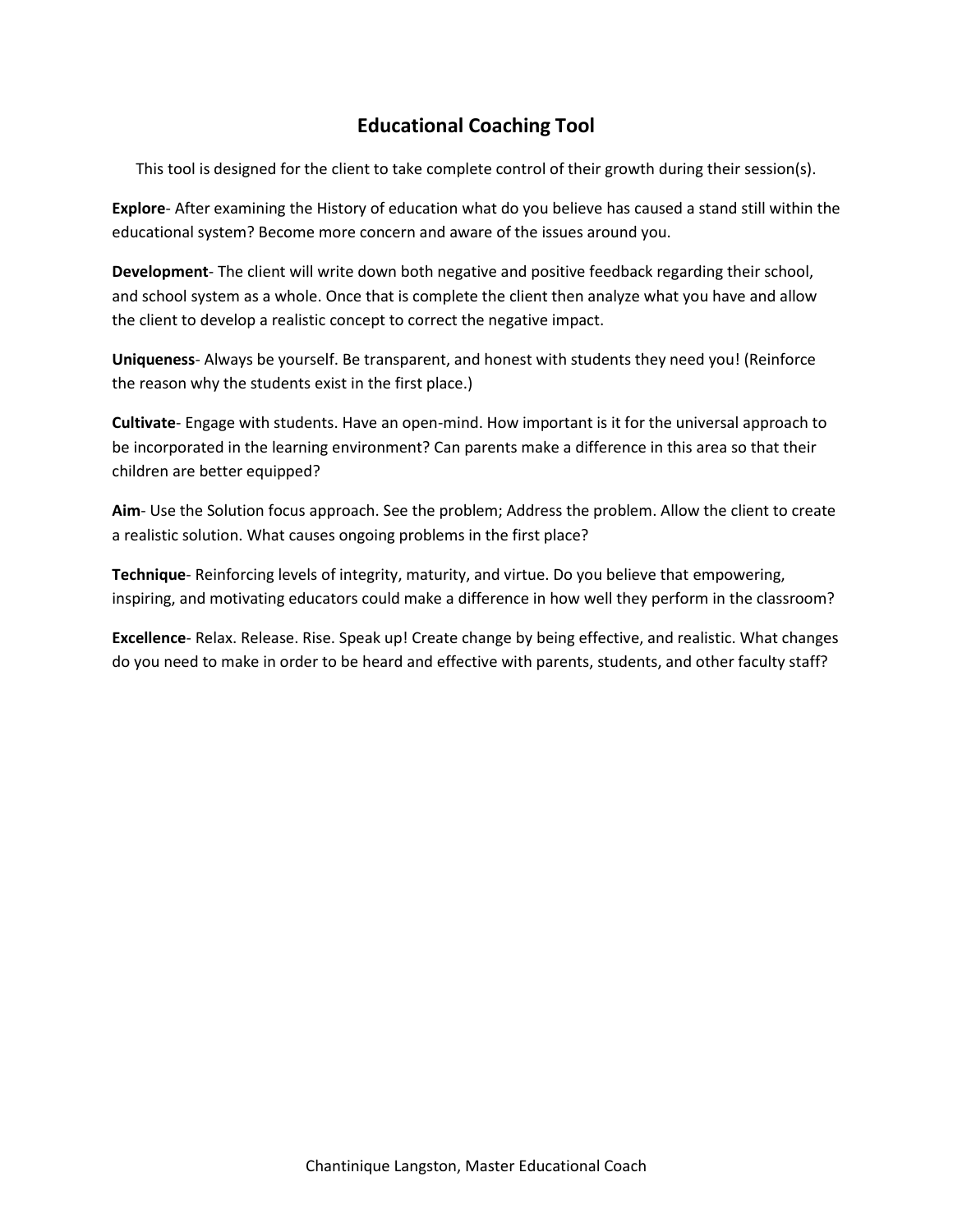## **Educational Coaching Form**

This form will show you how much you have grown during the session(s).

### **Explore (Week1)**

Awareness- What have you gained today?

Goals:

Achievement:

Rate:

## **Development (Week2)**

Awareness- What have you gained today?

Goals:

Achievement:

Rate:

## **Uniqueness (Week3)**

Awareness: What have you gained today?

Goals:

Achievement:

Rate:

### **Cultivate (Week4)**

Awareness-What have you gained today?

Goals:

Achievements:

Rate:

## **Aim (Week5)**

Awareness- What have you gained today?

Goals: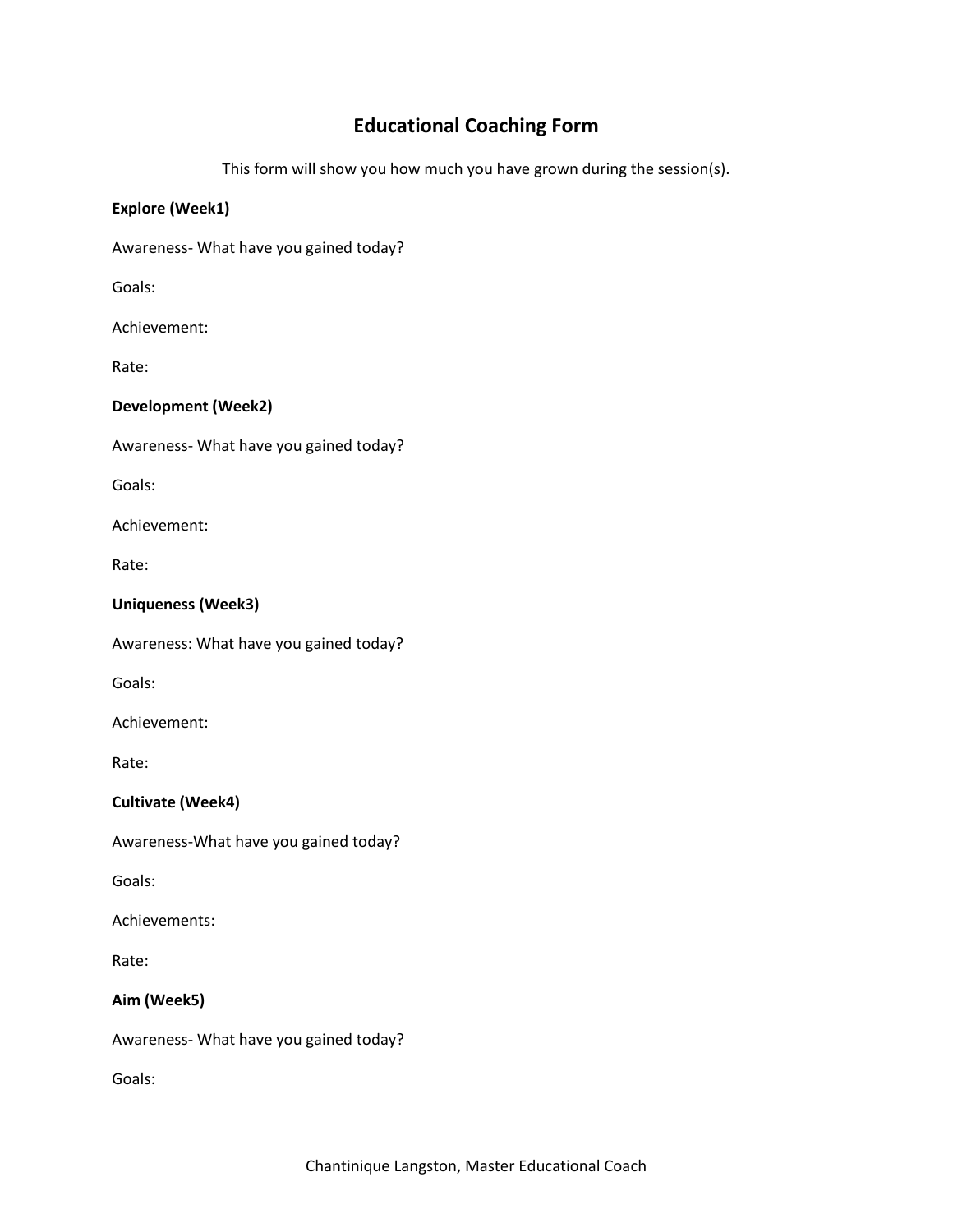Achievements:

Rate:

#### **Technique (Week 5)**

Awareness- What have you gained today?

Goals:

Achievements:

Rate:

#### **Excellence (Week6)**

Awareness: What have you gained today?

Goals:

Achievements:

Rate:

\*Overall Review of Session(s):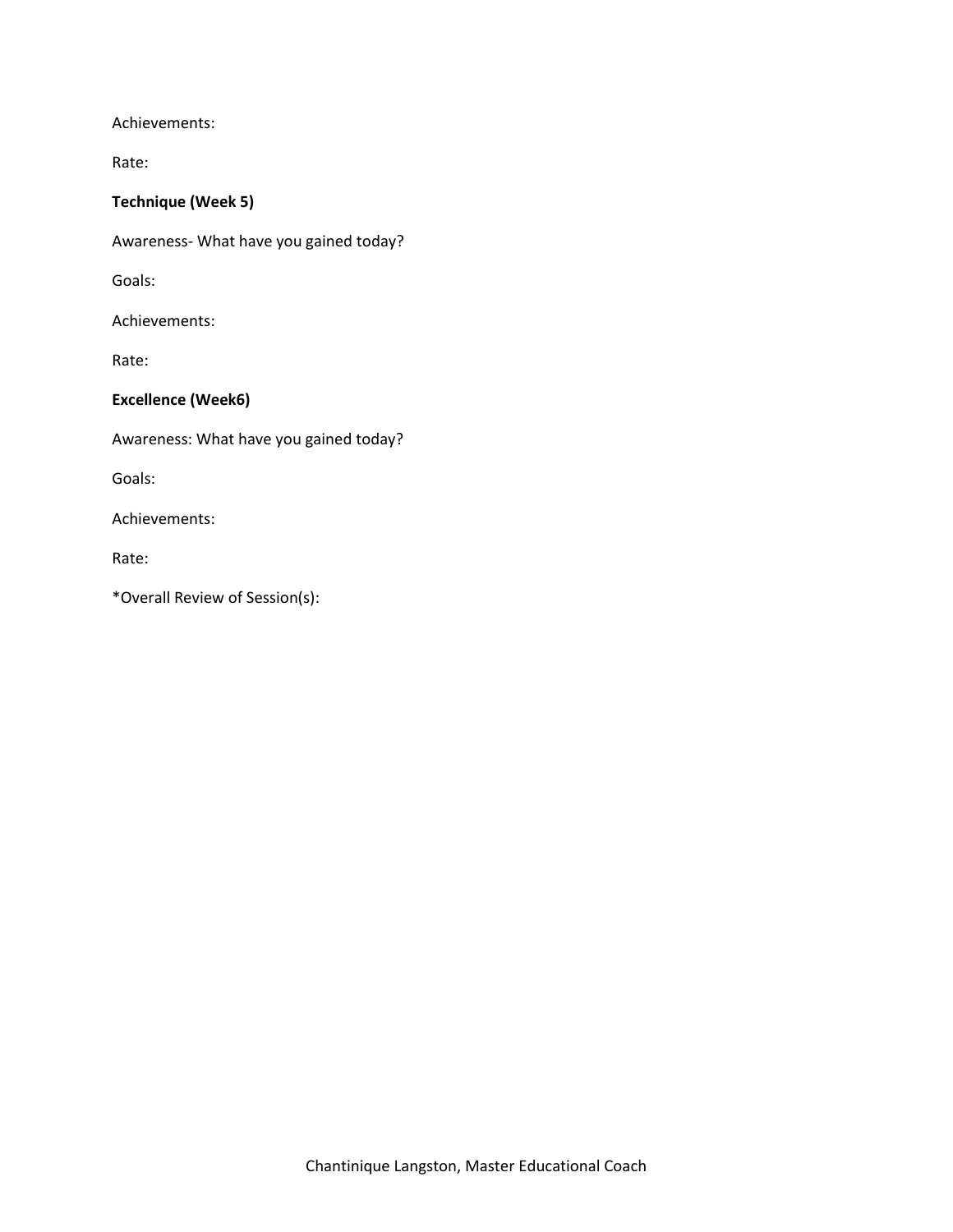# **The Cycle Tool**

This table is designed for the client to take advantage of gaining control in their learning environment. Starting from the top left (Explore) and read counter-clockwise until you reach the last circle which states, excellent. Get a separate piece of paper to create a similar tool. Use this as a guide as well the questions and tips listed below the diagram. Be Creative and remember this is designed for you to take your interactive experience to a new level with your students, and parents.



Explore- What has hindered your growth with the children in your classroom?

Development- What weaknesses do you have that can be strengthen during your development stage?

Uniqueness- What makes your learning style so different from others, and are you confident that your style of teaching will cultivate the students to desire to learn more from you?

Cultivate- How often do you open up to your students? How well do you relate to the students? Use the student's personalities to engage their curiosity to learn more.

Aim- Is the focus really on finding solutions, and bridging the gap between, you the student and the parent?

Technique- Affirmations created by the client who allow them to feel more confident within self, and this would also encourage them to challenge, and empower their students to do the same.